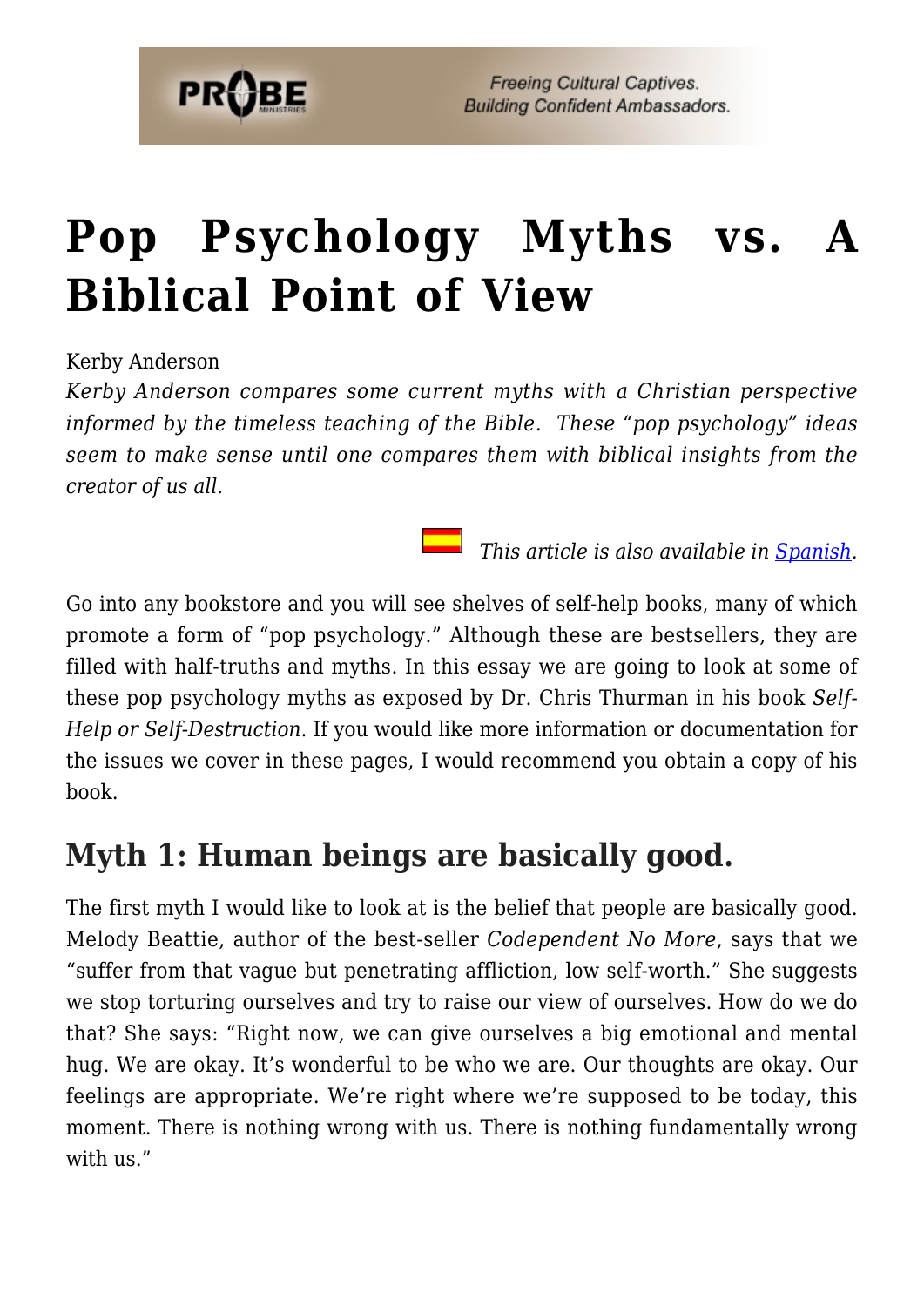

In other words, Beattie is saying that we are basically good. There is nothing wrong with us. At least there is nothing fundamentally wrong with us. There isn't any flaw that needs to be corrected.

Peter McWilliams, in his best-seller *Life 101*, actually addresses this issue head on. This is what he says in the brief section entitled, "Are human beings fundamentally good or fundamentally evil?"

My answer: good. My proof? I could quote philosophers, psychologists, and poets, but then those who believe humans are fundamentally evil can quote just as many philosophers, psychologists, and poets. My proof, such as it is, is a simple one. It returns to the source of human life: an infant. When you look into the eyes of an infant, what do you see? I've looked into a few, and I have yet to see fundamental evil radiating from a baby's eyes. There seems to be purity, joy, brightness, splendor, sparkle, marvel, happiness—you know: good. Before we see what the Bible says about the human condition, let me make one comment about Peter McWilliams's proof. While an infant may seem innocent to our eyes, any parent would admit that a baby is an example of the ultimate in selfishness. A baby comes into the world totally centered on his own needs and oblivious to any others.

When we look to the Bible, we get a picture radically different from that espoused by pop psychologists. Adam and Eve committed the first sin, and the human race has been born morally corrupt ever since. According to the Bible, even a seemingly innocent infant is born with a sin nature. David says in Psalm 51:5 "Behold, I was brought forth in iniquity, and in sin my mother conceived me." The newborn baby already has a sin nature and begins to demonstrate that sin nature early in life. Romans 3:23 tells us that "All have sinned and fall short of the glory of God." We are not good as the pop psychologists teach, and we are not gods as the new age theologians teach. We are sinful and cut off from God.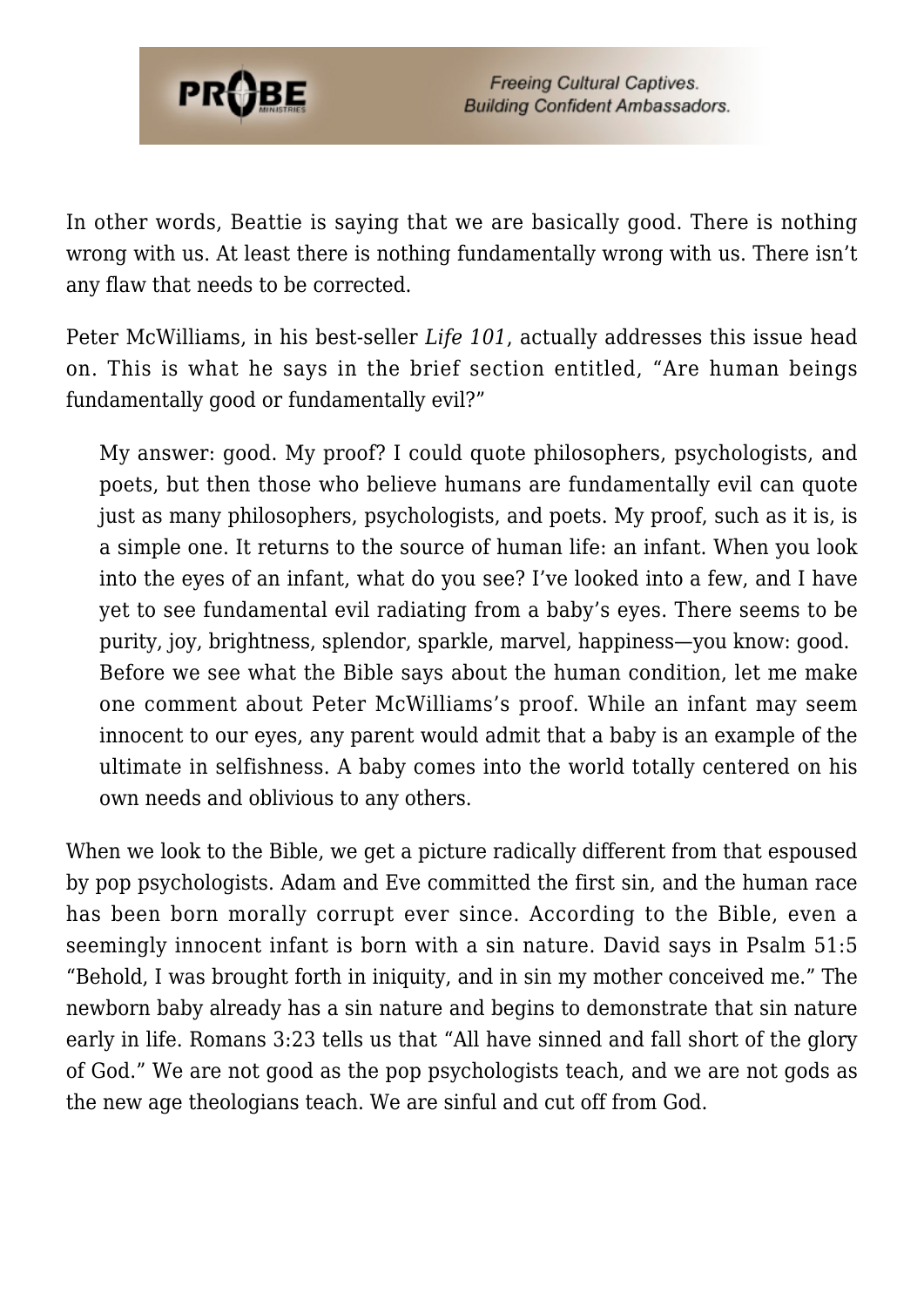

# **Myth 2: We need more self-esteem and selfworth.**

The next myth to examine is the one that claims what we really need is more selfesteem and self-worth. In the book entitled *Self-Esteem*, Matthew McKay and Patrick Fanning state, "Self- esteem is essential for psychological survival." They believe that we need to quit judging ourselves and learn to accept ourselves as we are.

They provide a series of affirmations we need to tell ourselves in order to enhance our self-esteem. First, "I am worthwhile because I breathe and feel and am aware." Well, shouldn't that also apply to animals? And do I lose my self-esteem if I stop breathing? In a sense, this affirmation is a take off on Rene Descartes's statement, "I think, therefore I am." They seem to be saying "I am, therefore I am worthwhile."

Second they say, "I am basically all right as I am." But is that true? Is it true for Charles Manson? Don't some of us, in fact all of us, need some changing? A third affirmation is "It's all right to meet my needs as I see fit." Really? What if I meet my needs in a way that harms you? Couldn't I justify all sorts of evil in order to meet my needs?

Well, you can see the problem with pop psychology's discussion of self-esteem. Rarely is it defined, and when it is defined, it can easily lead to evil and all kinds of sin.

It should probably be as no surprise that the Bible doesn't teach anything about self-esteem. In fact, it doesn't even define the word. What about the term *selfworth*? Is it synonymous with self-esteem. No, there is an important distinction between the terms *self-esteem* and *self-worth.*

William James, often considered the father of American psychology, defined *self-*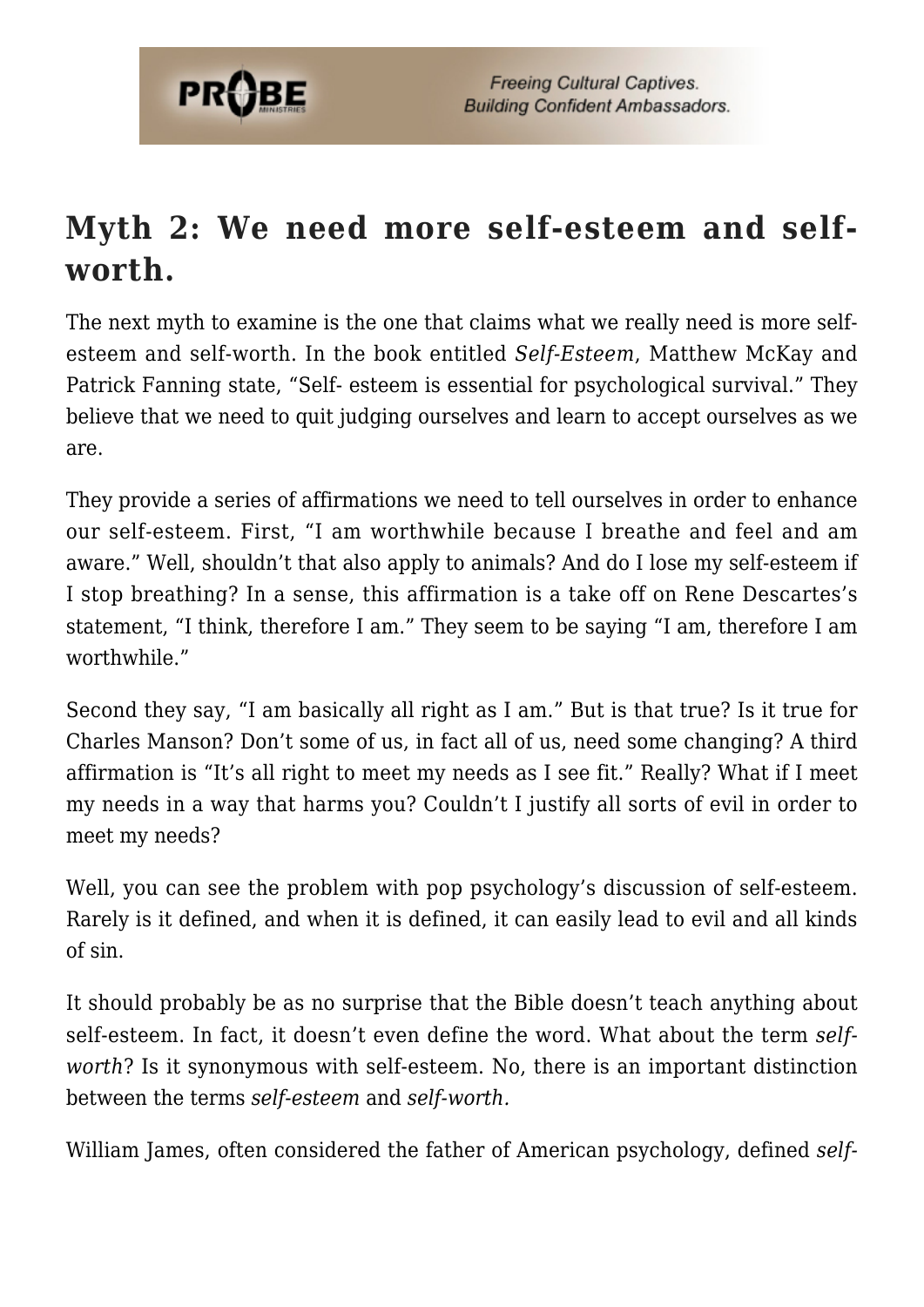

*esteem* as "the sum of your successes and pretensions." In other words, your selfesteem is a reflection of how you are actually performing compared to how you think you should be performing. So your self-esteem could actually fluctuate from day to day.

Self-worth, however, is different. Our worth as human beings has to do with the fact that we are created in God's image. Our worth never fluctuates because it is anchored in the fact that the Creator made us. We are spiritual as well as physical beings who have a conscience, emotions, and a will. Psalm 8 says: "You have made him [mankind] a little lower than the angels, and you have crowned him with glory and honor. You have made him to have dominion over the works of Your hands, you have put all things under his feet."

So the good news is that we bear God's image, but the bad news is that all of these characteristics have been tainted by sin. Our worth should not be tied up in what we do, but in who God made us to be and what He has done for us.

### **Myth 3: You can't love others until you love yourself.**

Now I would like to look at the myth that you can't love others until you love yourself. Remember the Whitney Houston song "The Greatest Love of All?" It says, "Learning to love yourself is the greatest love of all."

Peter McWilliams, author of *Life 101*, promotes this idea in his book *Love 101* which carries the subtitle "To Love Oneself Is the Beginning of a Lifelong Romance." He asks, "Who else is more qualified to love you than you? Who else knows what you want, precisely when you want it, and is always around to supply it?" He believes that the answer to those questions is you.

He continues by saying, "If, on the other hand, you have been gradually coming to the seemingly forbidden conclusion that before we can truly love another, or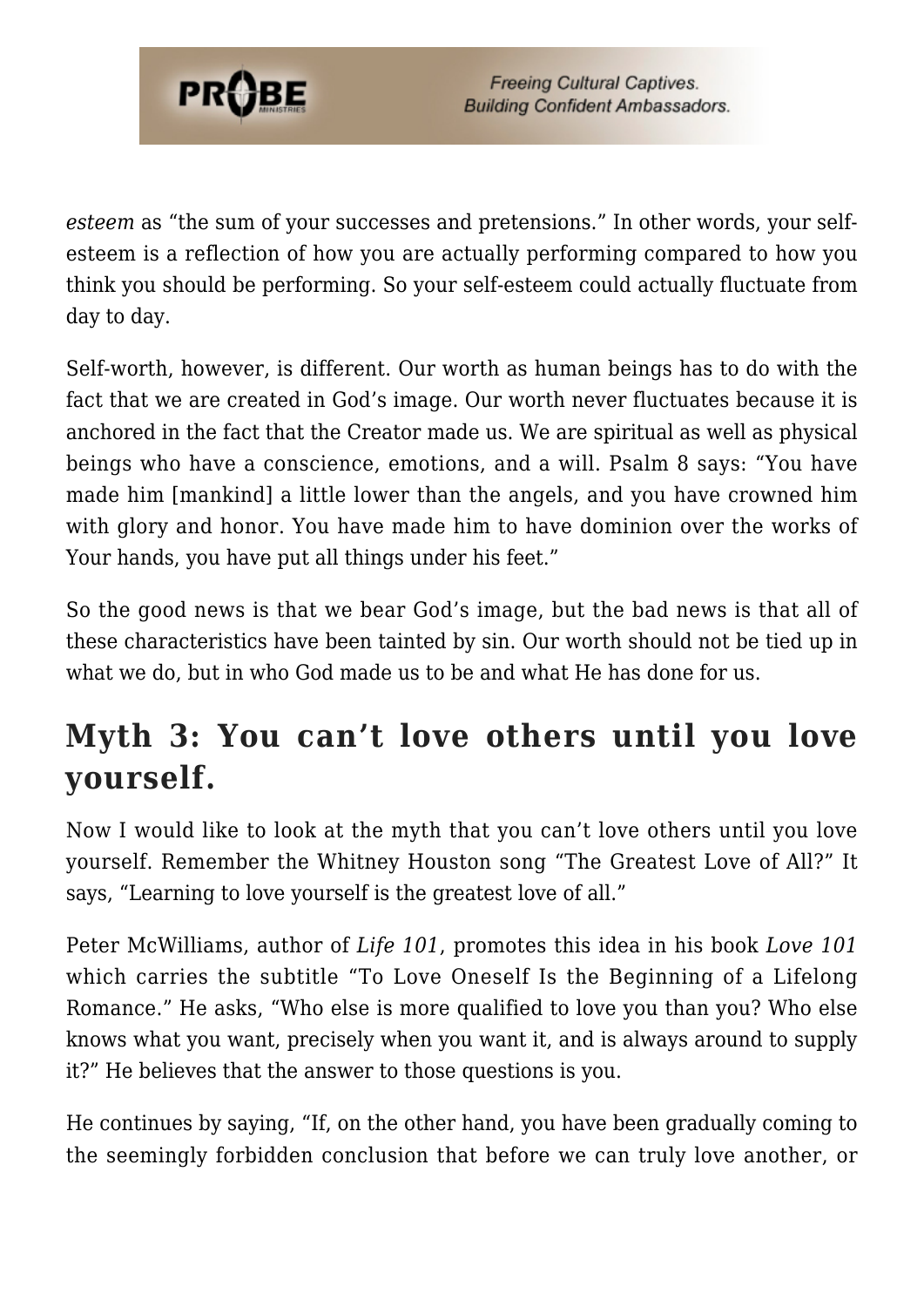

allow another to properly love us, we must first learn to love ourselves—then this book is for you." Notice that he not only is saying that you cannot love others until you love yourself, but that you can't love you *until you learn* to love yourself.

Melody Beattie, author of *CoDependent No More*, believes the same thing. One of the chapters in her book is entitled, "Have a Love Affair With Yourself." Jackie Schwartz, in her book *Letting Go of Stress*, even suggests that you write a love letter and "tell yourself all the attributes you cherish about yourself, the things that really please, comfort, and excite you."

Does the Bible teach self-love? No, it does not. If anything, the Bible warns us against such a love affair with self. Consider Paul's admonition to Timothy: "But know this, that in the last days perilous times will come: For men will be lovers of themselves, lovers of money, boasters, proud, blasphemers, disobedient to parents, unthankful, unholy, unloving, unforgiving, slanderers, without selfcontrol, brutal, despisers of good, traitors, headstrong, haughty, lovers of pleasure rather than lovers of God, having a form of godliness but denying its power. And from such people turn away!" (2 Tim. 3:1-5).

The Bible discourages love of self and actually begins with the assumption we already love ourselves too much and must learn to show sacrificial love (agape love) to others. It also teaches that love is an act of the will. We can choose to love someone whether the feelings are there or not.

We read in 1 John 4, "Beloved, let us love one another, for love is of God, and everyone who loves is born of God and knows God. He who does not love does not know God, for God is love. In this the love of God was manifested toward us, that God has sent His only begotten Son into the world, that we might live through Him." The biblical pattern is this: God loves us, and we receive God's love and are able to love others.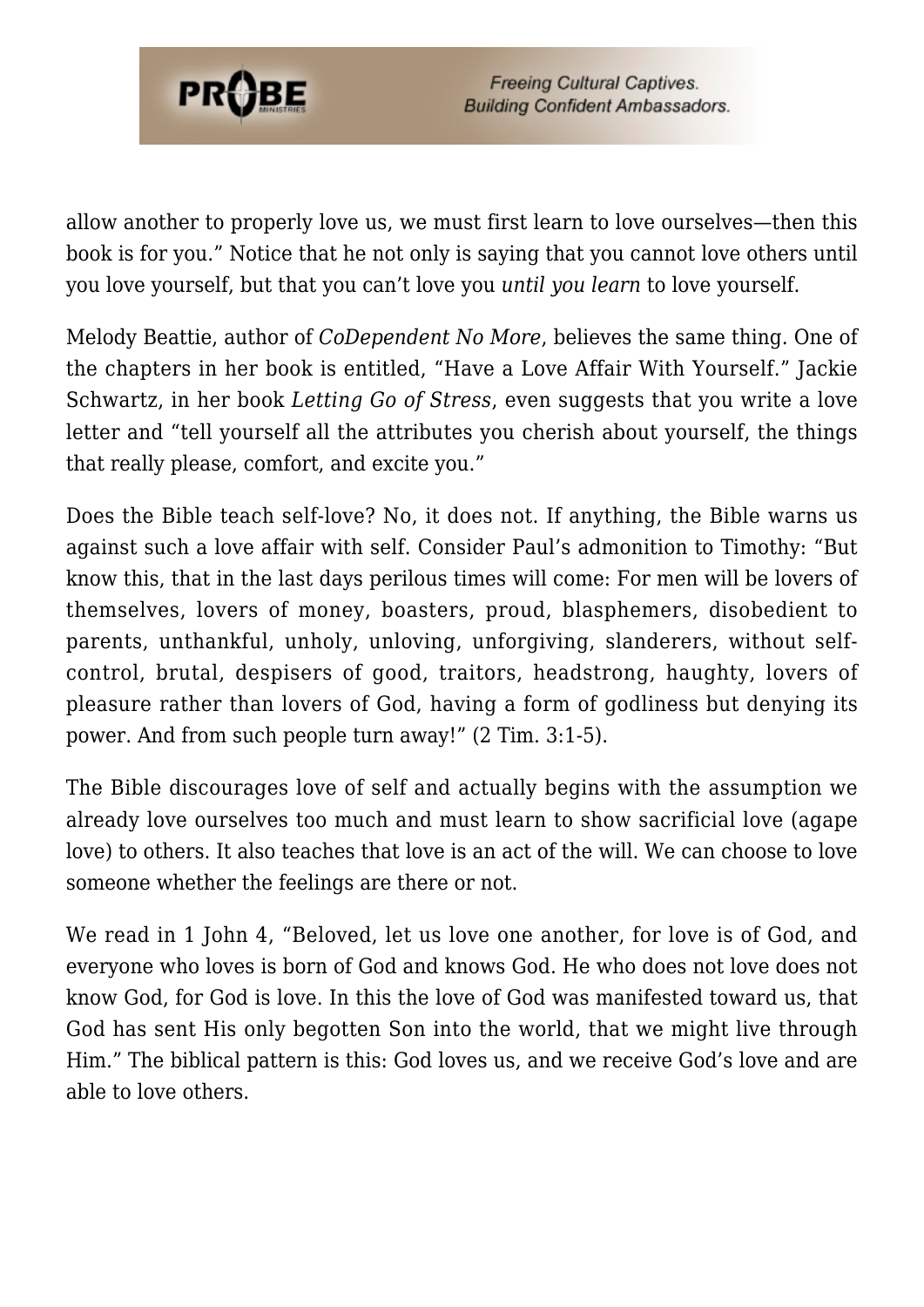

**Freeing Cultural Captives. Building Confident Ambassadors.** 

#### **Myth 4: You shouldn't judge anyone.**

Let's discuss the myth that you shouldn't judge anyone. No doubt you have heard people say, "You're just being judgmental" or "Who are you to judge me?" You may have even said something like this.

Many pop psychologists certainly believe that you shouldn't judge anyone. In their book entitled *Self-Esteem*, Matthew McKay and Patrick Fanning argue that moral judgments about people are unacceptable. They write: "Hard as it sounds, you must give up moral opinions about the actions of others. Cultivate instead the attitude that they have made the best choice available, given their awareness and needs at the time. Be clear that while their behavior may not feel or be good for you, it is not bad."

So moral judgments are not allowed. You cannot judge another person's actions, even if you feel that it is wrong. McKay and Fanning go on to say why: "What does it mean that people choose the highest good? It means that you are doing the best you can at any given time. It means that people always act according to their prevailing awareness, needs, and values. Even the terrorist planting bombs to hurt the innocent is making a decision based on his or her highest good. It means you cannot blame people for what they do. Nor can you blame yourself. No matter how distorted or mistaken a person's awareness is, he or she is innocent and blameless."

As with many of these pop psychology myths, there is a kernel of truth. True we should be very careful to avoid a judgmental spirit or quickly criticize an individual's actions when we do not possess all the facts. But the Bible does allow and even encourages us to make judgments and be discerning. In fact, the Bible should be our ultimate standard of right and wrong. If the Bible says murder is wrong, it is wrong. God's objective standards as revealed in the Scriptures are our standard of behavior.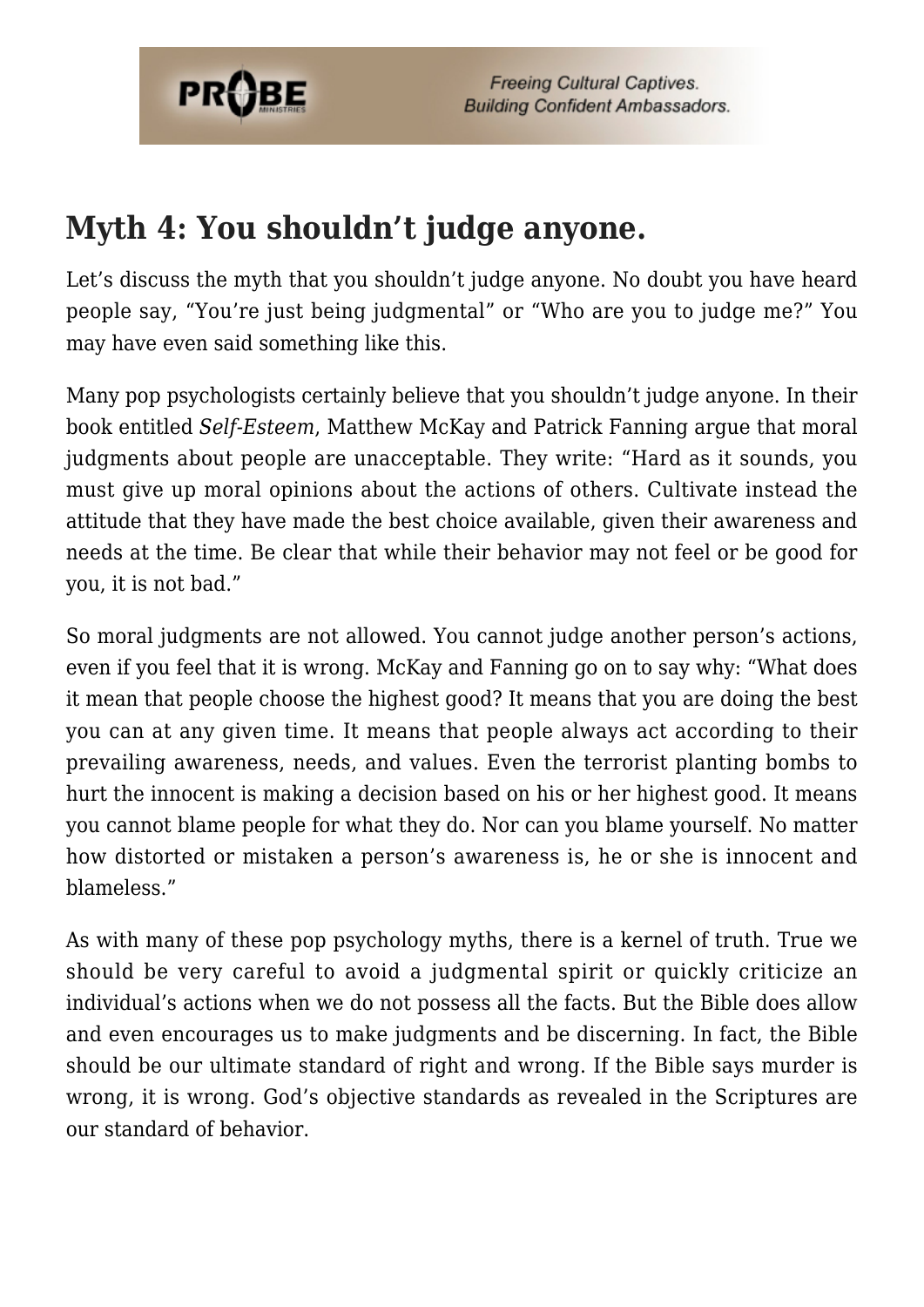

How do we apply these standards? Very humbly. We are warned in the gospels "Judge not, that you be not judged." Jesus was warning us of a self-righteous attitude that could develop from pride and a hypocritical spirit. Jesus also admonished us to "take the plank out of [our] own eye" so that we would be able to "remove the speck from [our] brother's eye" (Matt. 7:1-5).

Finally, we should acknowledge that Jesus judged people's actions all the time, yet He never sinned. He offered moral opinions wherever He went. He said, "I can of Myself do nothing. As I hear, I judge; and My judgment is righteous, because I do not seek My own will but the will of the Father who sent Me" (John 5:30). Judging is not wrong, but we should be careful to do it humbly and from a biblical perspective.

# **Myth 5: All guilt is bad.**

Finally, I would like to look at the myth that all guilt is bad. In his best-seller, *Your Erroneous Zones*, Wayne Dyer tackles what he believes are two useless emotions: guilt and worry. Now it is true that worry is probably a useless emotion, but it is another story with guilt. Let's begin by understanding why he calls guilt "the most useless of all erroneous zone behaviors."

Wayne Dyer believes that guilt originates from two sources: childhood memories and current misbehavior. He says, "Thus you can look at all of your guilt either as reactions to leftover imposed standards in which you are still trying to please an absent authority figure, or as the result of trying to live up to self- imposed standards which you really don't buy, but for some reason pay lip service to. In either case, it is stupid, and more important, useless behavior."

He goes on to say that "guilt is not natural behavior" and that our "guilt zones" must be "exterminated, spray-cleaned and sterilized forever." So how do you exterminate your "guilt zones"? He proposed that you "do something you know is bound to result in feelings of guilt" and then fight those feelings off.